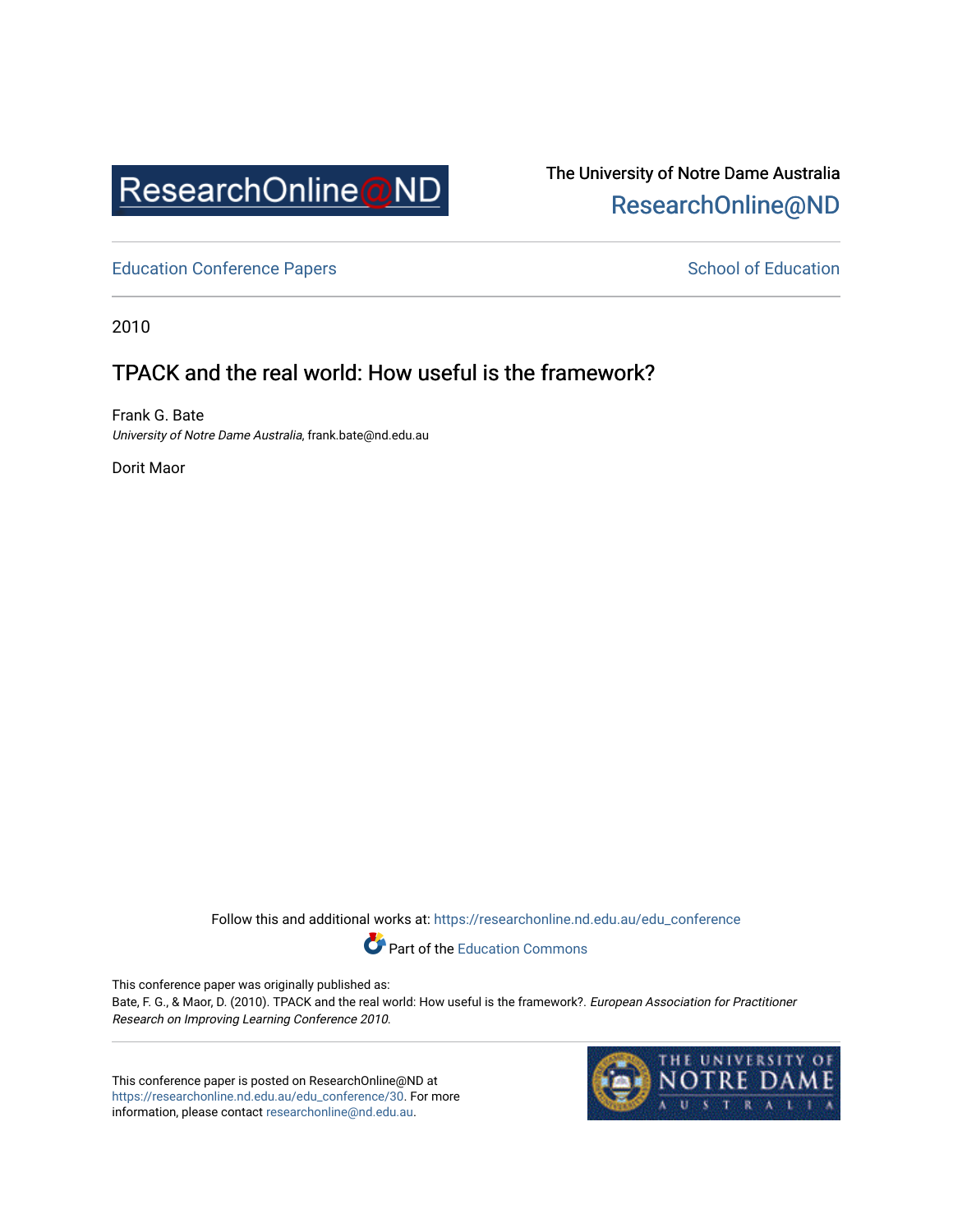### **TPACK and the real world: How useful is the framework?**

Frank Bate Senior Lecturer, School of Education University of Notre Dame frank.bate@nd.edu.au

Dorit Maor Senior Lecturer, School of Education Murdoch University d.maor@murdoch.edu.au

This paper was peer reviewed and accepted for delivery at the European Association for Practitioner Research on Improving Learning (EAPRIL) Conference 2010 in Lisbon, Portugal. This paper was used as a basis for the presentation and will be further developed for submission to the European Association for Research into Learning and Instruction (EARLI) journal: Learning and Instruction.

#### **Abstract**

This short paper describes a recent longitudinal study set in Australia which examined the extent to which early career teachers used information and communication technologies (ICT) in their classrooms. The study, which tracked 35 teachers through the first three years of their teaching, found a range of personal and socio-cultural factors that impacted on the extent to which ICT was used. In addressing personal factors such as teachers' beliefs, knowledge and skills, the research drew upon the work of Mishra and Koehler (2006) to consider the inter-relationships between teachers' technological, pedagogical and content knowledge (TPACK). The use of TPACK as an analytical framework was at the same time insightful and perplexing. This paper reflects upon the usefulness of TPACK in making sense of how two of these 35 participants used ICT.

#### **Introduction**

Teachers constantly engage in pedagogical reasoning processes to create learning experiences that are of value to their students (Shulman, 1987). Through pedagogical reasoning teachers combine their knowledge of how students learn with content-specific knowledge, the synergy of which creates learning environments that are in tune with the particular needs of their students. This in itself is a great challenge (Maor, 2006). However, the emergence of networked and mobile technologies suggests that teachers are also required to acquire a level of technological competency to make connections with contemporary students. This adds complexity to teachers' pedagogical reasoning processes (Webb and Cox,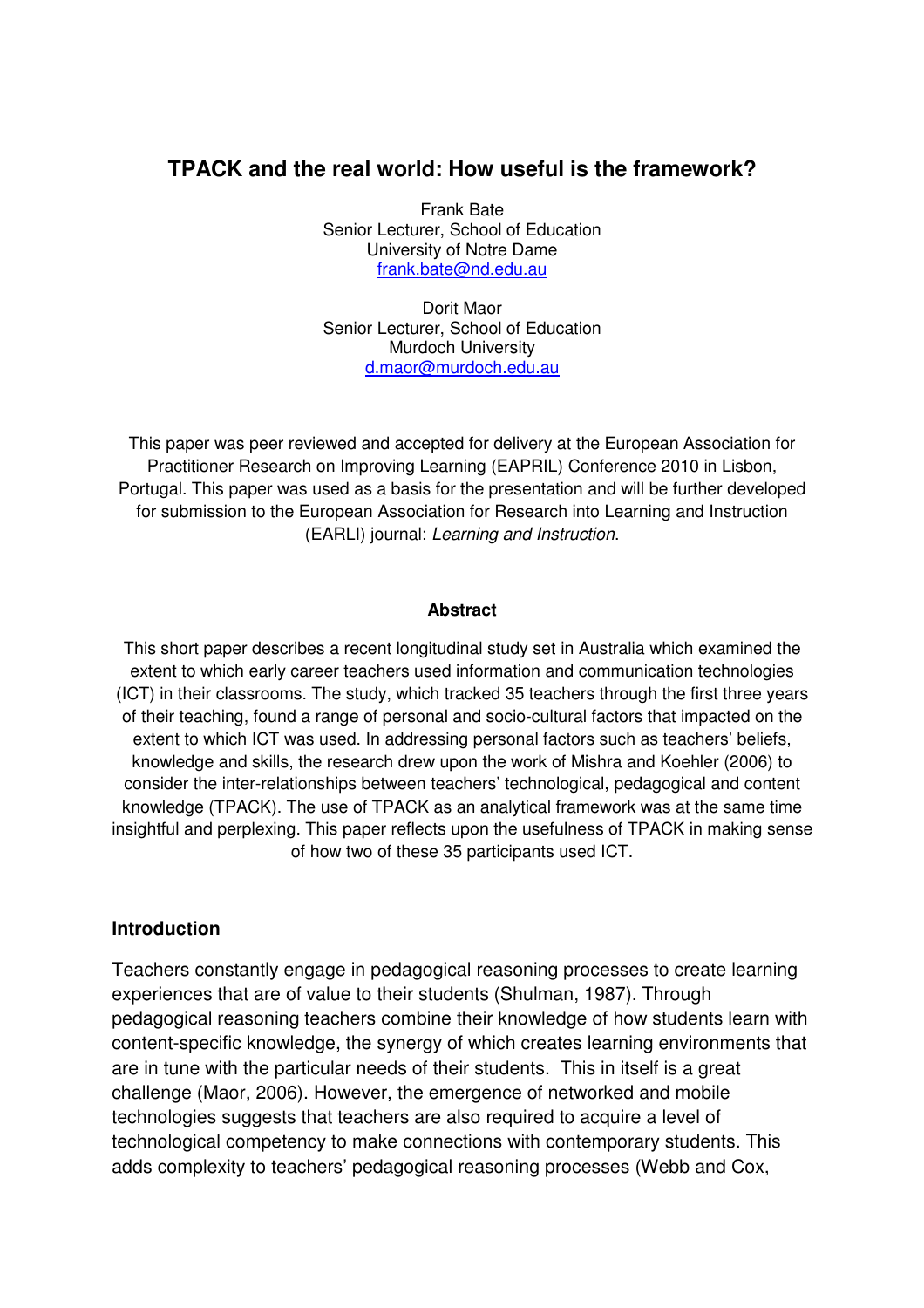2004; Mishra and Koehler, 2006). This paper explores these ideas, discussing the extent to which two research participants (both primary school teachers) combined their technological, pedagogical and content knowledge in practice. The paper also considers how students in these classrooms actually used ICT to enhance their learning.

### **Research procedure**

The study used a mixed method approach in response to seven research questions that focused on the knowledge, beliefs, dispositions and skills of participating teachers. Both qualitative and quantitative techniques were adopted over a three year period. These techniques included a questionnaire that was administered at the inception and conclusion of the research (n=35 and n=20 respectively), annual semistructured interviews (n=56) and classroom observations (n=30). Broadly, the questionnaire focused on pedagogical beliefs; interviews centred on how pedagogical knowledge, ICT dispositions and skills contributed to student learning; and observations examined pedagogical approaches to using ICT in the classroom including how participants overcame various technical and administrative barriers. The combined result of the research method was a rich data-set that provided strong evidence on how early career teachers applied their technological, pedagogical and content knowledge to their classroom context. This paper discusses the experiences of two participants - Nick and Rashmi.

### **Findings**

In year 3 of the study, when asked what knowledge is required for effective teaching, 84% of participants replied in terms of either pedagogical knowledge (46%), content knowledge (28%) and/or knowledge of student needs (10%). Technological knowledge does not appear to have been on the radar of early career teachers. Nick and Rashmi, for example, made no distinction between technological knowledge and pedagogical knowledge with the former generally being likened to a "tool" that could be used as part of a teacher's pedagogical arsenal. Whilst Nick generally adopted student-centred approaches to using ICT in the classroom, passing the locus of control to students themselves, Rashmi was more inclined to use a teacher-centred style typically using ICT in whole-of-class sessions to present information or to play games/quizzes. Both teachers felt that their use of ICT was carefully thought-out, responsive to the needs of their students, and (importantly) in tune with TPACK.

### **Significance of the study**